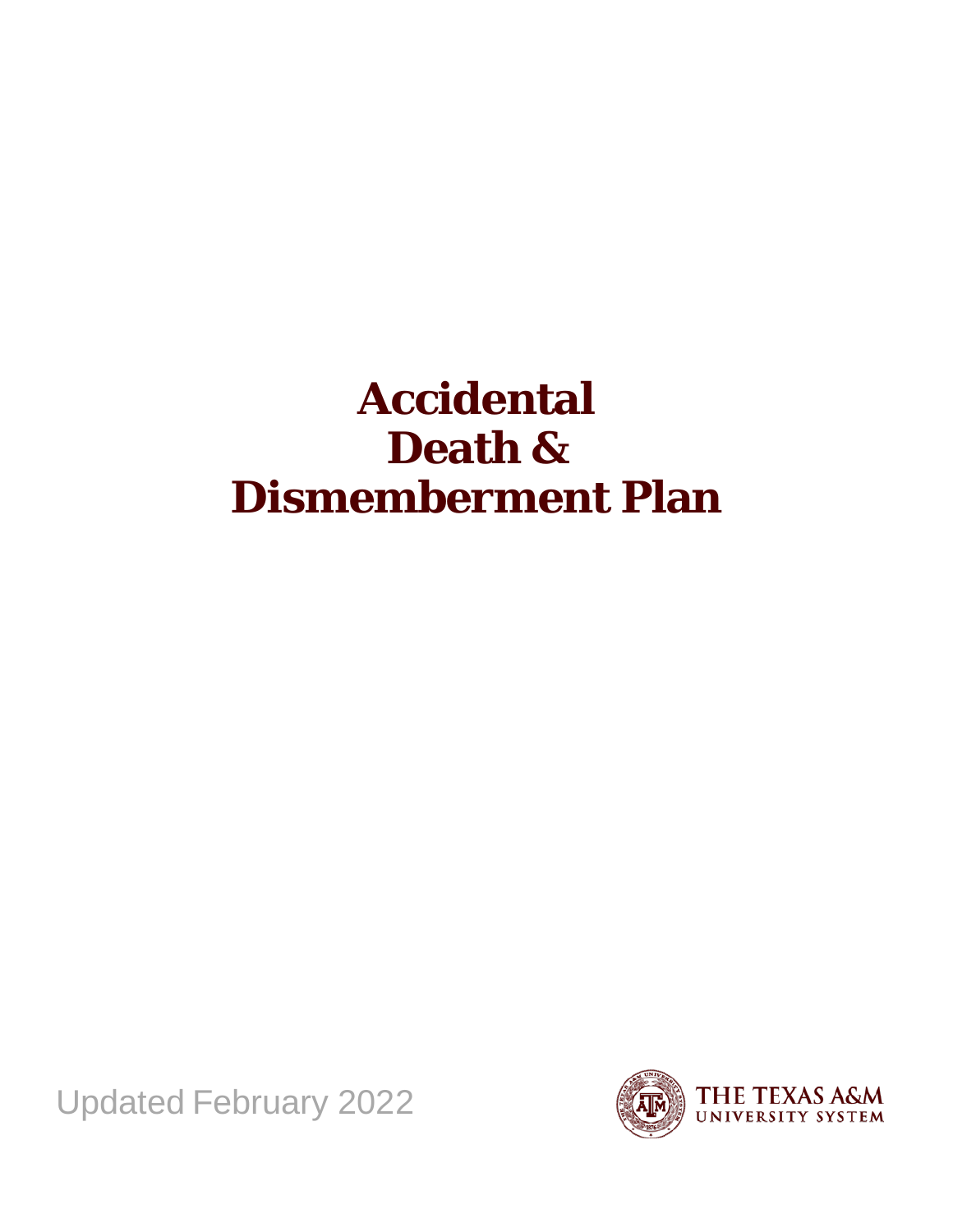# <span id="page-1-0"></span>**Introduction**

*The Texas A&M University System offers optional Accidental Death and Dismemberment coverage to protect you and your family from the financial difficulties of a death or serious accident.*

AD&D coverage pays benefits in addition to any other life insurance you may have. Benefits are paid only when a covered person dies or is seriously injured due to an accident. These unexpected deaths or injuries often hit a family's finances the hardest.

This booklet describes your AD&D coverage. It provides a summary of plan provisions in everyday language. Most of your questions can be answered by referring to this booklet.

This booklet does not contain every detail about your plan. All details are included in the policy between The Texas A&M University System and The Hartford. The policy is the final word on all plan provisions. In case of any discrepancy between this booklet and the policy, the policy will govern.

This booklet is neither a policy of current or future employment nor a guarantee of payment of benefits. The System reserves the right to change or end the benefits described in this booklet at any time for any reason. Clerical or enrollment errors do not obligate the plan to pay benefits. Errors, when discovered, will be corrected according to the provisions of the plan policy and published procedures of the A&M System.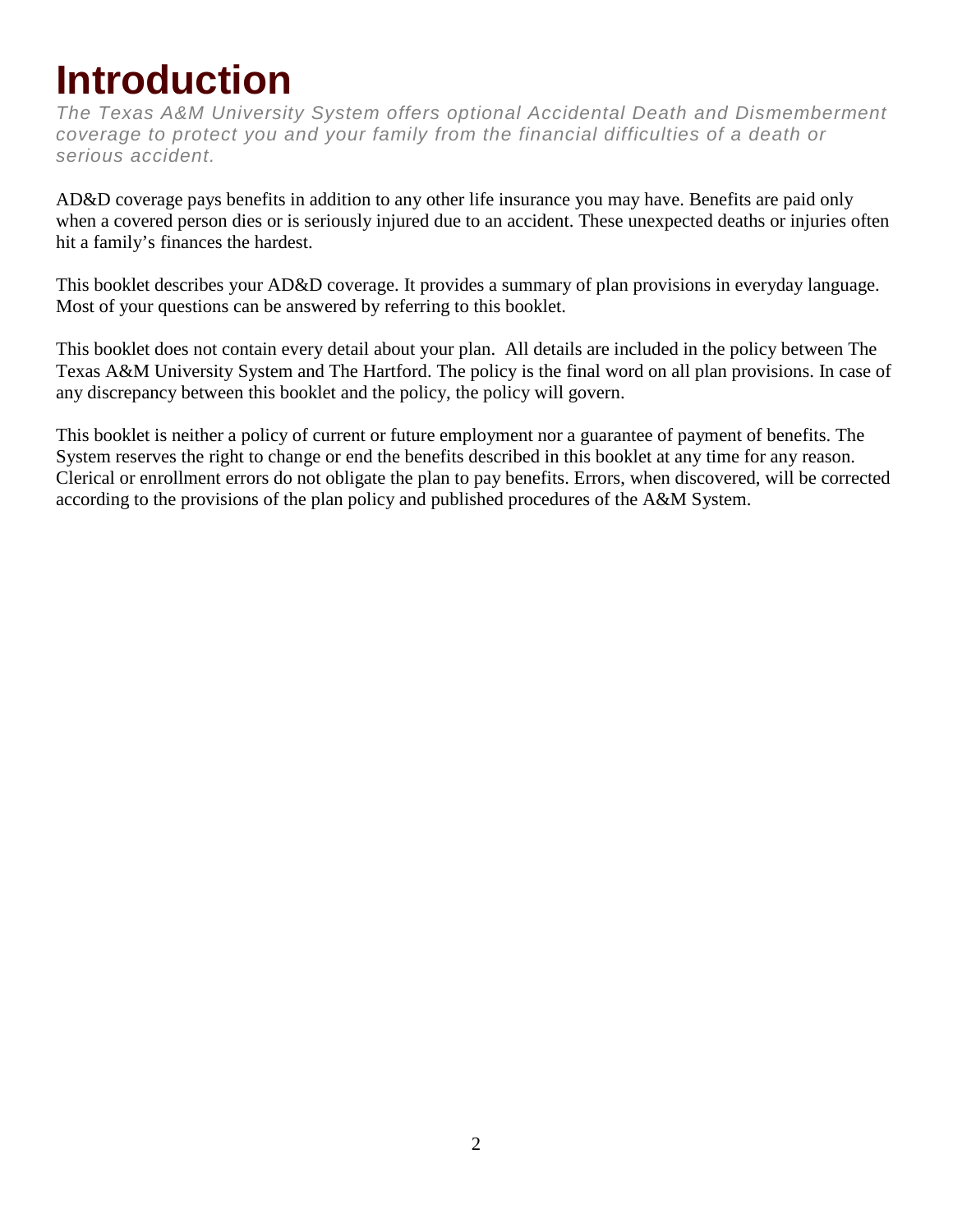# **Table of Contents**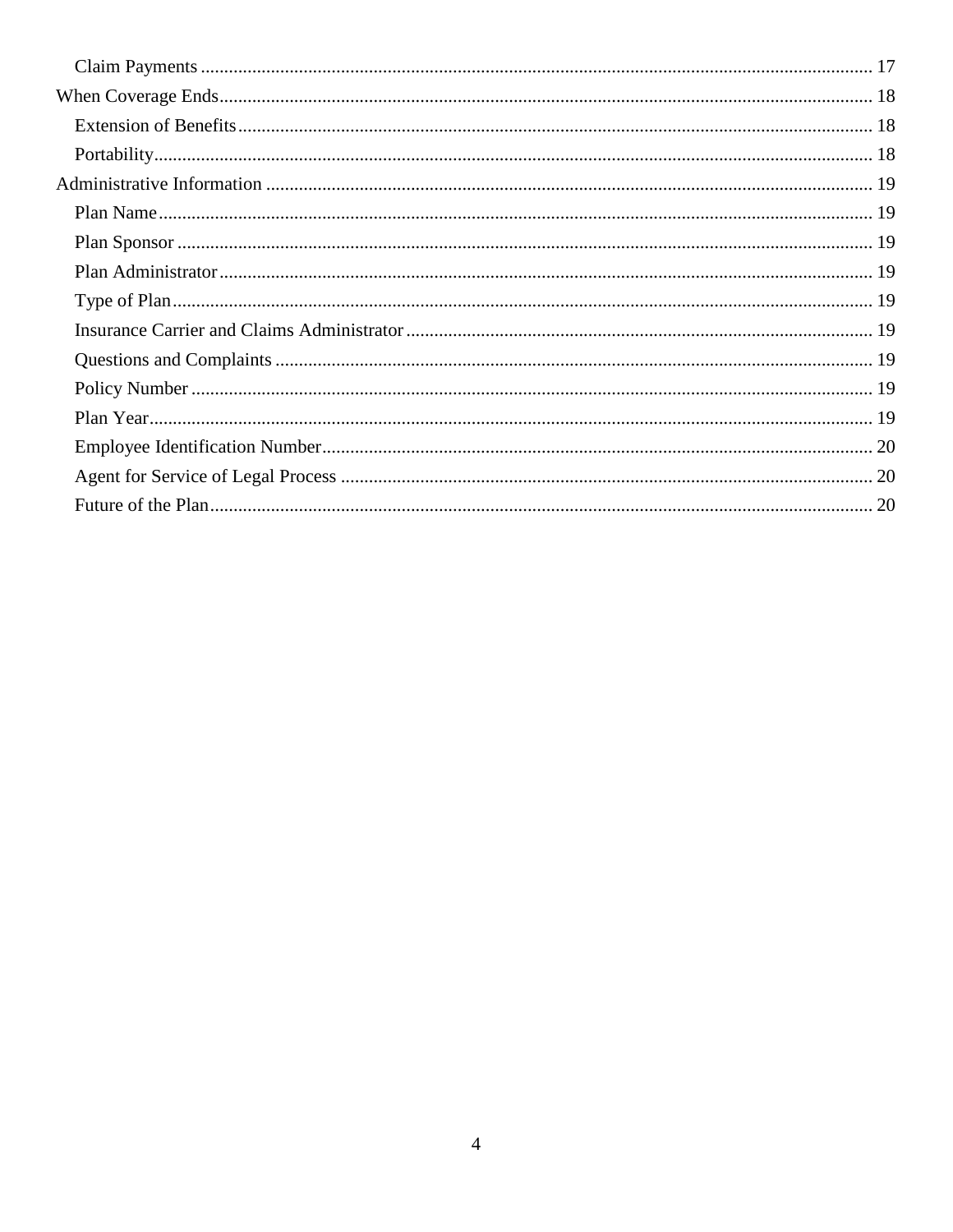# <span id="page-4-0"></span>**Participation**

*All full-time and some part-time employees and retirees and their families are eligible for AD&D coverage. Coverage can begin on your first day of work. Participation is voluntary.*

You and your dependents are eligible to participate in the AD&D plan if you:

- are eligible to participate in the Teacher Retirement System of Texas (TRS) or Optional Retirement Program (ORP), and
- work at least 50% time for at least  $4\frac{1}{2}$ months.

You also may join the plan if you are:

- a graduate student employee or a reemployed retiree, and
- you work at least 50% time for at least  $4\frac{1}{2}$ months.
- A postdoctoral fellow

To be eligible for coverage as a retiree, you must meet the [Retiree Eligibility](#page-5-0) Criteria. Eligibility for this plan is subject to change by the A&M System or the Texas Legislature.

## <span id="page-4-1"></span>**Eligible Dependents**

You may choose to cover your eligible dependents in addition to yourself. Dependents eligible for coverage include:

- your spouse, and
- your dependent children younger than 26

Dependent children include:

- a natural child.
- an adopted child,
- a stepchild who has a regular parent/child relationship with you,
- a foster child under a legally supervised foster care program,
- a child for whom you are the legal guardian or legal managing conservator and with whom you have a regular parent/child relationship, and
- a grandchild whom you claim in your income tax return.

You may be asked to provide legal papers to show

your relationship to a child who is not your natural child (for example, court documentation for guardianship).

If the child is mentally or physically unable to earn a living and is dependent on you for support you must notify your Human Resources office of the child's disability before the child's 26th birthday. This will allow time for you to obtain and complete the necessary forms for coverage to continue.

If your spouse works for the A&M System, you may choose to be covered:

- only on your own employee AD&D coverage,
- only as a dependent on your spouse's AD&D coverage, or
- on both.

If you and your spouse are both employed by the A&M System, you may both purchase family AD&D coverage. However, the plan will pay no more in benefits for you than you are eligible for under employee coverage, and each covered child will be limited to \$25,000 in benefits. These limits apply even when total coverage is higher than the benefit limits.

# <span id="page-4-2"></span>**Enrolling in the Plan**

Coverage for you and your dependents can take effect on your hire date if you enroll before, on or within seven days of your hire date. If you enroll beyond the seventh day after your hire date but during your 45-day enrollment period, your coverage can take effect either on the first of the following month or on your employer/state contribution eligibility date. You may also choose to have your coverage begin before your employer contribution eligibility date, but have your dependents' coverage begin on your employer contribution eligibility date.

For dependent AD&D coverage, you do not need to specifically list family members, you simply choose family coverage. Proof of eligibility is requested should a claim arise. If you do not enroll yourself or choose family coverage during your enrollment period, you must wait until the next Open Enrollment period (coverage effective September 1) to enroll.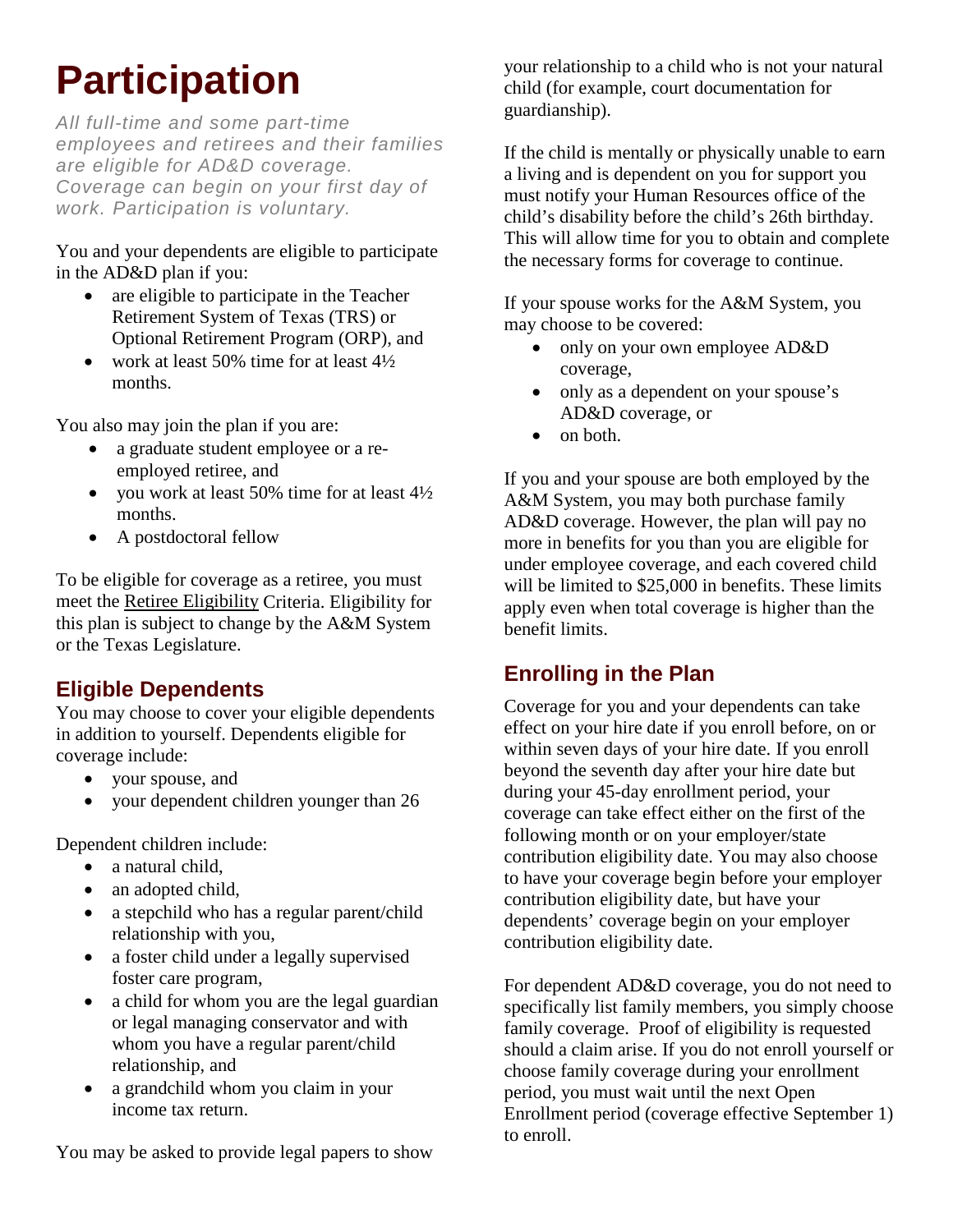You must be actively at work on the day your coverage is to begin or increase. If you are not, coverage will be delayed until you return to work.

If you enroll in family AD&D coverage, all eligible dependents (at the time of your enrollment) will be covered. See [Adding New Dependents.](#page-5-3)

### <span id="page-5-0"></span>**Retiree Eligibility**

If you were retired from or employed in a benefitseligible position with the A&M System on August 31, 2003, you are eligible for health coverage as a retiree when:

- you are at least age 55 and have at least 5 years of service credit, or your age plus years of service equal at least 80, or you have at least 30 years of service, and
- you have 3 years of service with the A&M System, and
- the A&M System is your last state employer.

If you left A&M System employment before September 1, 2003, but you met the above criteria as of August 31, 2003, you qualify for retiree benefit coverage under these criteria.

If you are in TRS and you retire after August 31, 2003, you must also provide documentation that you are receiving or have applied to receive your TRS annuity payments.

If you were hired by the A&M System in a benefitseligible position after August 31, 2003, or if you left A&M System employment before August 31, 2003,and did not meet the criteria listed at left as of August 31, 2003, you are eligible for health coverage as a retiree when:

- you are at least age 65 and have at least 10 years of service credit, or your age plus years of service equal at least 80 and you have 10 years of service credit, and
- you have 10 years of service with the A&M System, and
- the A&M System is your last state employer.

If you are in TRS, you must also provide documentation that you are receiving or have applied to receive your TRS annuity payments.

#### <span id="page-5-1"></span>**Naming a Beneficiary**

You are automatically the beneficiary for dismemberment benefits on yourself and all benefits payable for a covered family member.

You may name a secondary beneficiary to receive benefits in case you die at the same time or as a result of the same accident as a covered family member.

You must name a beneficiary to receive benefits in case of your death in a covered accident. You may name one or more primary beneficiaries. If you name more than one person as a primary beneficiary, you should also designate the percentage of the benefit each should receive.

Otherwise, benefits will be divided equally. For example, you might direct that your spouse receive 50% of the benefit and each of your two children receive 25%. Percentages must total 100%.

You may change your beneficiary designation at any time through Workday or by completing a form available from your Human Resources office. If your beneficiary dies, you should change your designation immediately. You may want to review your designation if you marry or divorce. In no event may a beneficiary designation be changed by a power of attorney.

#### <span id="page-5-3"></span><span id="page-5-2"></span>**Former Employees**

You are eligible for coverage as a retiree if you are a former employee who meets the [Retiree](#page-5-0)  [Eligibility](#page-5-0) criteria.

You may apply for coverage within 60 days of meeting this criteria or within 60 days of leaving a TRS eligible position with another state employer after meeting the eligibility criteria. In these cases, you may choose to have your coverage become effective on the first of the month following the date the Human Resources office receives your application or on your employer contribution eligibility date (the first of the month that falls at least 60 days after the Human Resources office receives your application).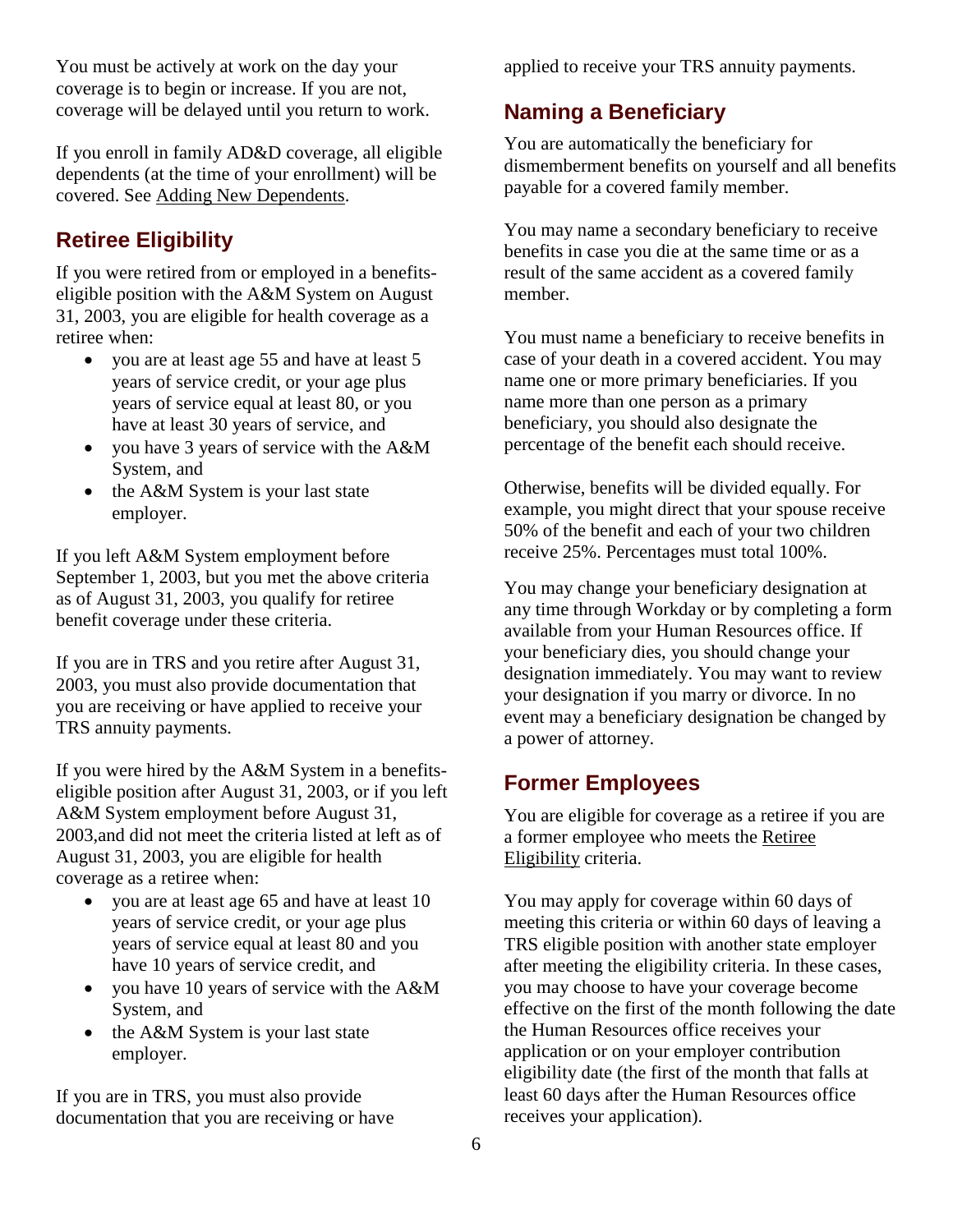If you do not enroll on one of these dates, you may enroll during a later Open Enrollment period. In that case, you can choose to have your coverage become effective on the next September 1 or December 1.

### <span id="page-6-0"></span>**Changing Your Coverage**

Once you enroll in the AD&D plan, you can reduce your coverage amount or drop your coverage at any time. You can enroll in or increase coverage only during Open Enrollment. You can change from individual to family coverage or family coverage to individual coverage only during Open Enrollment or within 60 days of a Qualifying Life Event. Generally, only changes consistent with the Qualifying Life Event can be made. For example, if you have a baby, you cannot change from family to individual coverage, but you can change from individual to family coverage.

Qualifying Life Events include:

- employee's marriage or divorce or death of employee's spouse,
- birth, adoption or death of a dependent child,
- change in employee's, spouse's or dependent child's employment status that affects benefit eligibility, such as leave without pay,
- employee's receipt of a qualified medical child support order or letter from the Attorney General ordering the employee to provide (or allowing the employee to drop) medical coverage for a child,
- changes made by a spouse or dependent child during his/her Open Enrollment period with another employer,
- significant employer- or carrier-initiated changes in or cancellation of the employee's, spouse's or dependent child's coverage.

A divorce is considered official when the trial court announces its decision in open court or by written memorandum filed with the clerk. You must provide documentation to drop your divorced spouse.

If you are already enrolled in family AD&D

coverage, new family members are automatically covered from the day they are first eligible.

If you do not have family AD&D coverage and wish to add your dependents to your coverage, the insurance will become effective on the first of the month after your complete your enrollment in Workday.

If you do not have family AD&D coverage when you marry or have a new child, the new dependent will be covered for 31 days from:

- the date of marriage,
- the date of birth,
- for an adopted, foster or step child, the date the child becomes financially dependent on you for support, or
- for a grandchild, the year they are added as a covered dependent on your tax return.

To continue coverage for them after the 31 days, you must enroll in family coverage within 60 days of the marrying or having a new child and pay the family premium from the first of the month following the date coverage began.

#### <span id="page-6-1"></span>**If Your Work Hours are Reduced**

If your work hours are reduced to between 50% and 99% time, your coverage will not be affected. If your work hours are reduced below 50% time, your coverage will potentially end (see page 5).

#### <span id="page-6-2"></span>**Leave of Absence**

If you take a paid leave of absence, your coverage will continue and premiums will continue to be deducted from your pay. However, if you take an unpaid leave, you must make arrangements through your Human Resources office to continue your premium payments or to cancel your coverage.

If you continue your coverage, the coverage amount and premium will be the same as before your leave, unless the employer contribution was covering your premium and it is not being continued during your leave. Should you decide to discontinue your AD&D coverage, your coverage automatically will be reinstated at the same level when you return, regardless of the plan year. You have 60 days after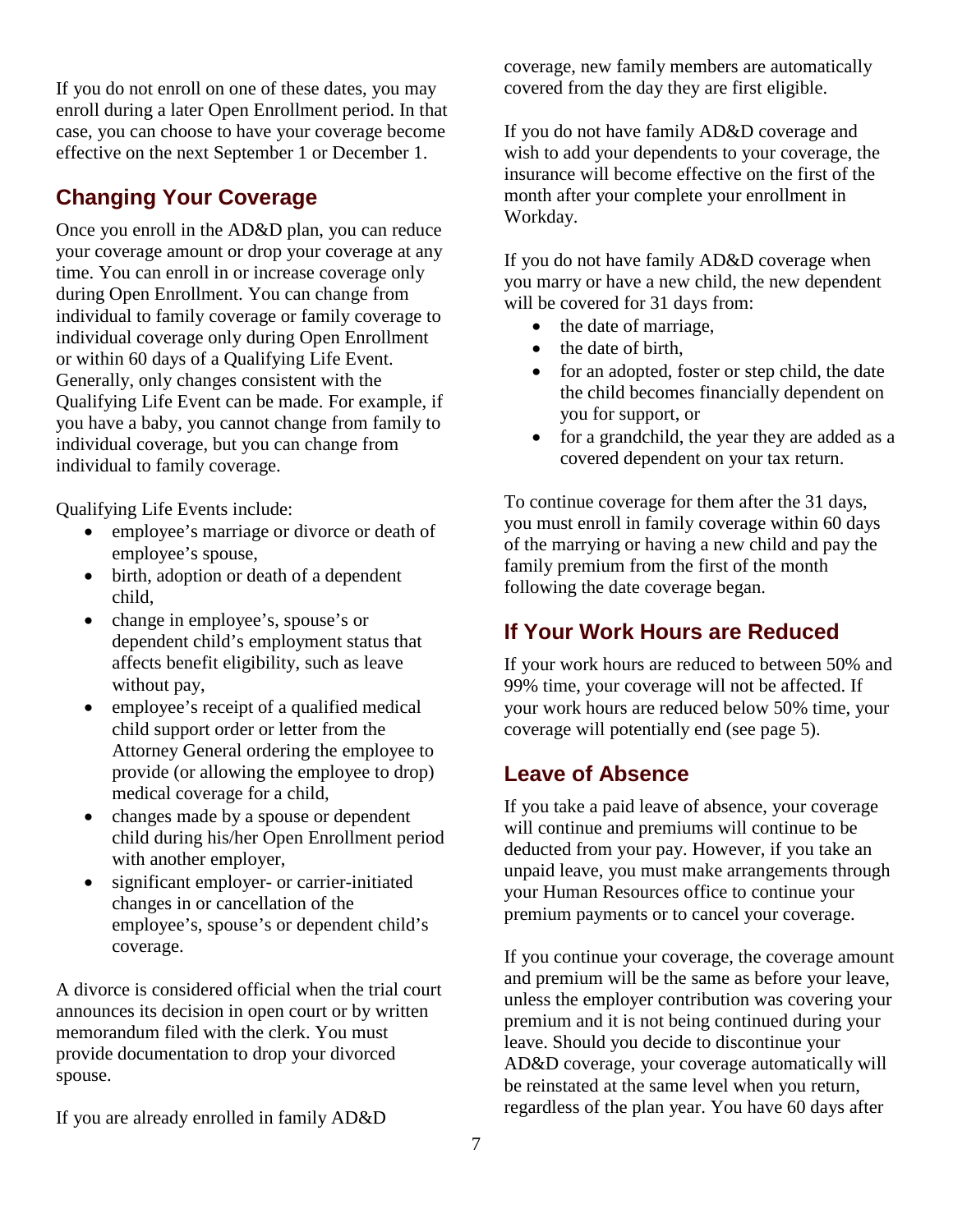your return to make enrollment changes.

If your AD&D premium is paid by the employer contribution and you take an unpaid leave under the Family and Medical Leave Act, the employer contribution will continue to pay your premium during the leave. See [Coverage Cost.](#page-8-0)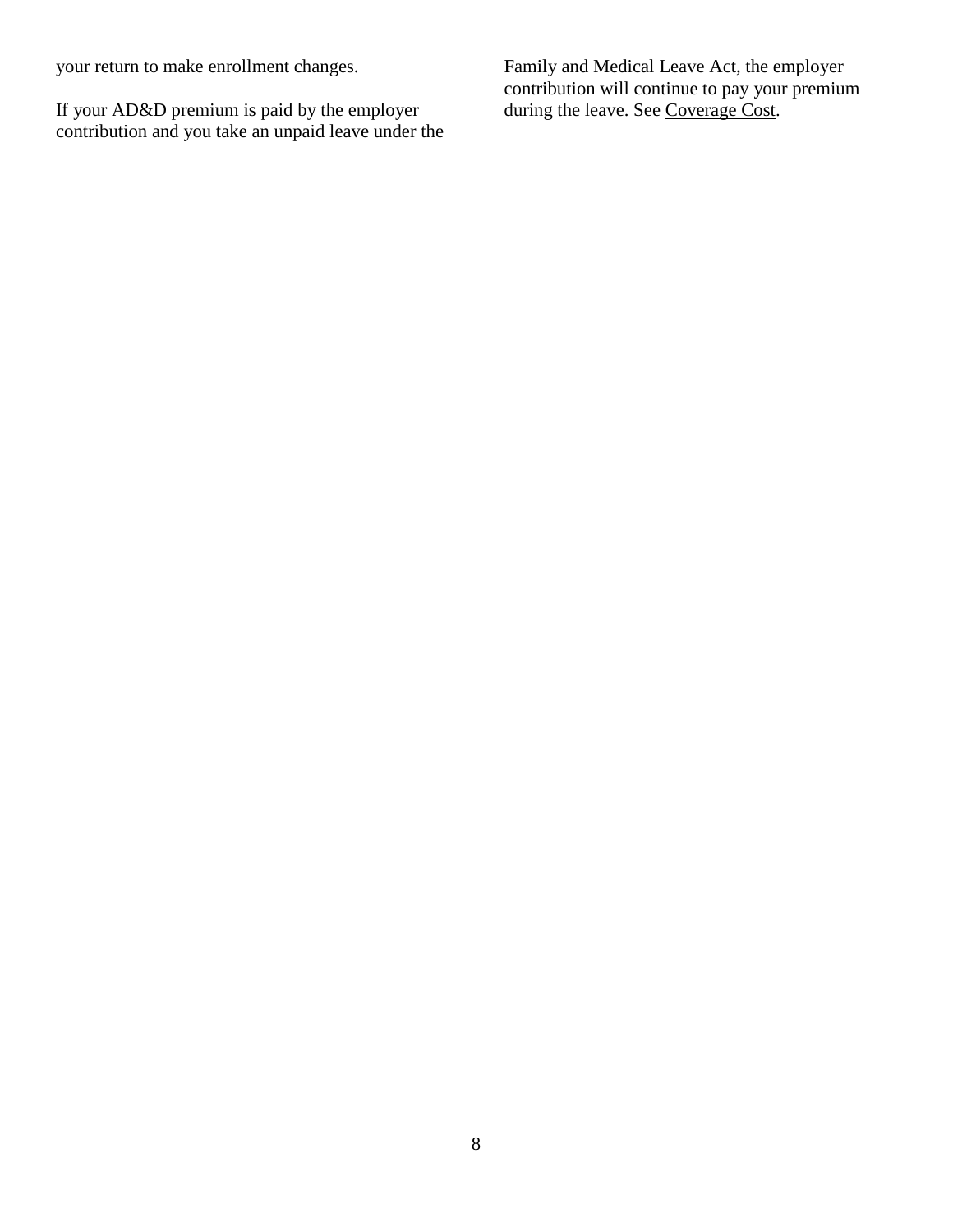# <span id="page-8-0"></span>**Coverage Cost**

*You pay the cost for this optional coverage. The cost is based on whether you choose individual or family coverage and the amount of coverage you choose.*

Each month, you pay for Accidental Death and Dismemberment insurance if you choose to enroll in coverage. The cost of your coverage is based on whether you choose individual or family coverage and the amount of coverage you elect.

Through the Pre-tax Premiums Plan, your premium will automatically be deducted from your paycheck on a before-tax basis. This means you do not pay federal income tax or Social Security tax on the money you pay for your AD&D coverage.

When you pay premiums on a before tax basis, your taxable income is reduced. This may mean that your eventual Social Security benefit could be reduced. However, the reduction is quite small. Your base pay, for purposes of pay increases and benefits based on pay, is not reduced.

If you are retired, you are not eligible for before-tax premiums. If you waive System health coverage but certify that you have other health insurance, you may apply part of the employer contribution toward your AD&D coverage.

If your coverage begins in the middle of a month, you must pay your full premium for the month.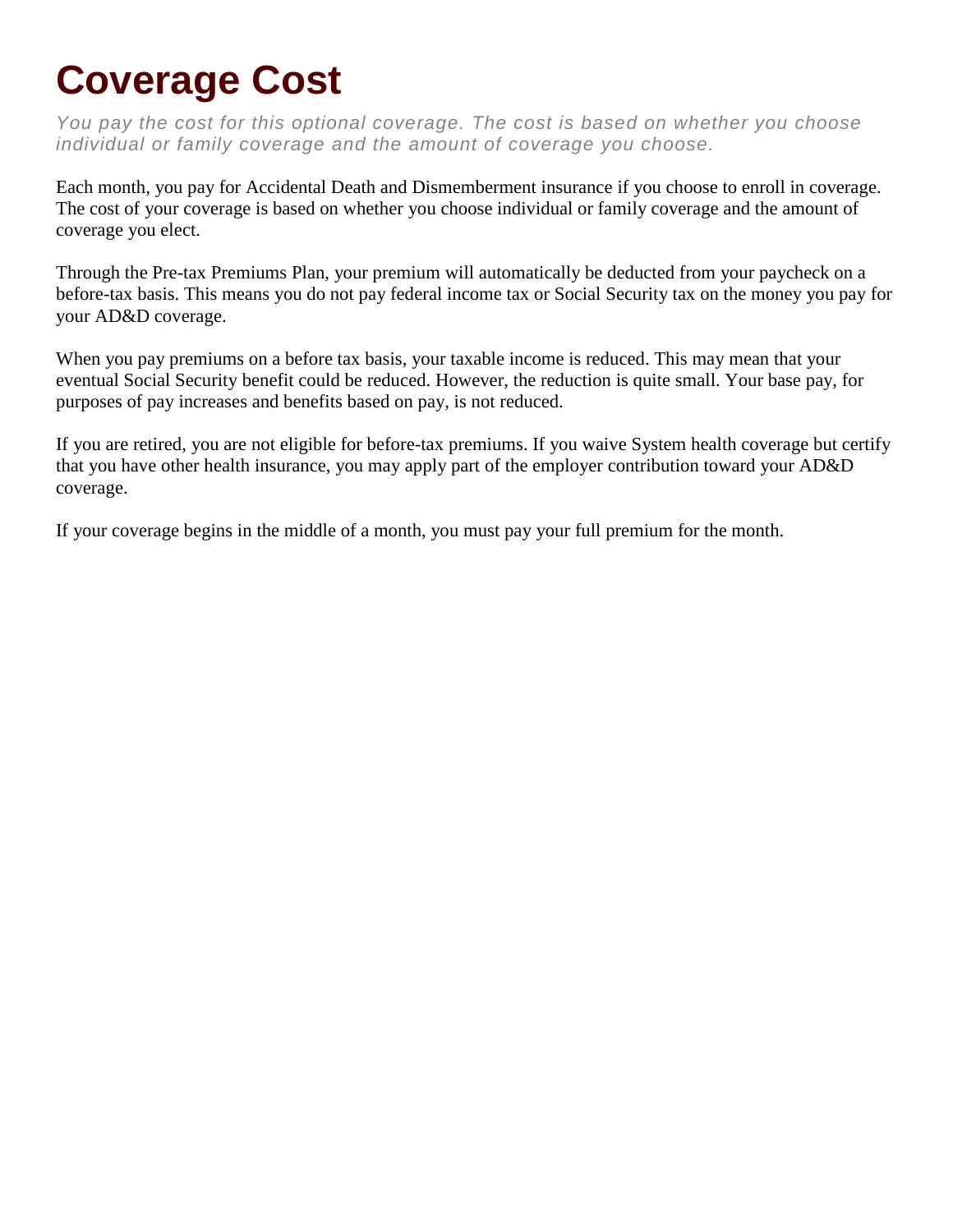# <span id="page-9-0"></span>**Coverage Choices**

*You choose the amount of AD&D coverage you want within certain limits. You also choose whether to cover yourself only or yourself and your family.*

You can buy AD&D coverage on yourself in multiples of \$10,000 up to certain levels. This coverage is in addition to the \$5,000 in Basic AD&D coverage you receive if you are enrolled in Basic Life or Alternate Basic Life insurance. You can also choose to buy coverage on your spouse and children.

## <span id="page-9-1"></span>**Coverage Amounts**

If your annual pay is \$25,000 or less, you can buy coverage of up to \$250,000. If your annual pay is more than \$25,000, you can buy up to 10 times your annual pay in coverage to a maximum coverage amount of \$800,000.

All coverage amounts must be multiples of \$10,000. For example, if you earn \$15,000 a year, you could buy up to \$250,000 in coverage. However, if you earn \$30,000 a year, you could buy up to \$300,000 in AD&D coverage.

Annual pay means your annual budgeted pay on September 1 of each year. It does not include commissions, bonuses, overtime, longevity or hazardous duty pay or other fringe benefits.

If you are retired, you may buy up to \$200,000 in AD&D coverage if you are younger than 70. If you are 70 or older, you may buy up to \$60,000 in coverage. Coverage limits change on the September 1 following your 70th birthday. All coverage amounts must be multiples of \$10,000.

## <span id="page-9-2"></span>**Family Coverage**

You may choose to cover your family under the AD&D plan. If you elect family coverage, all of your [eligible dependents](#page-4-0) will be covered. You may not choose to cover some dependents and not others. You must buy coverage for yourself in order to buy family coverage.

The amount of coverage you can buy for your family is a percentage of the amount you buy for yourself. The family coverage percentages are the same for active and retired employees.

The amount of family coverage you can buy depends on what dependents you have. If you have a spouse and one or more children, your spouse will be covered for 50% of your coverage amount. Each child will have coverage of 10% of your coverage amount.

If you have no children, your spouse will be covered for 60% of your coverage amount. If you have no spouse, each of your children will be covered for 15% of your coverage amount.

In any case, coverage on each child cannot be more than \$25,000, no matter what level of coverage you elect for yourself. If you already have family coverage for yourself and your children, the coverage percentages will adjust to cover a spouse effective the day you marry. Likewise, if you have family coverage on your spouse, the coverage percentages will change effective the day of birth of your first child. When you have a new child with coverage already in effect for one or more other children, no adjustments required. The new child is covered from birth.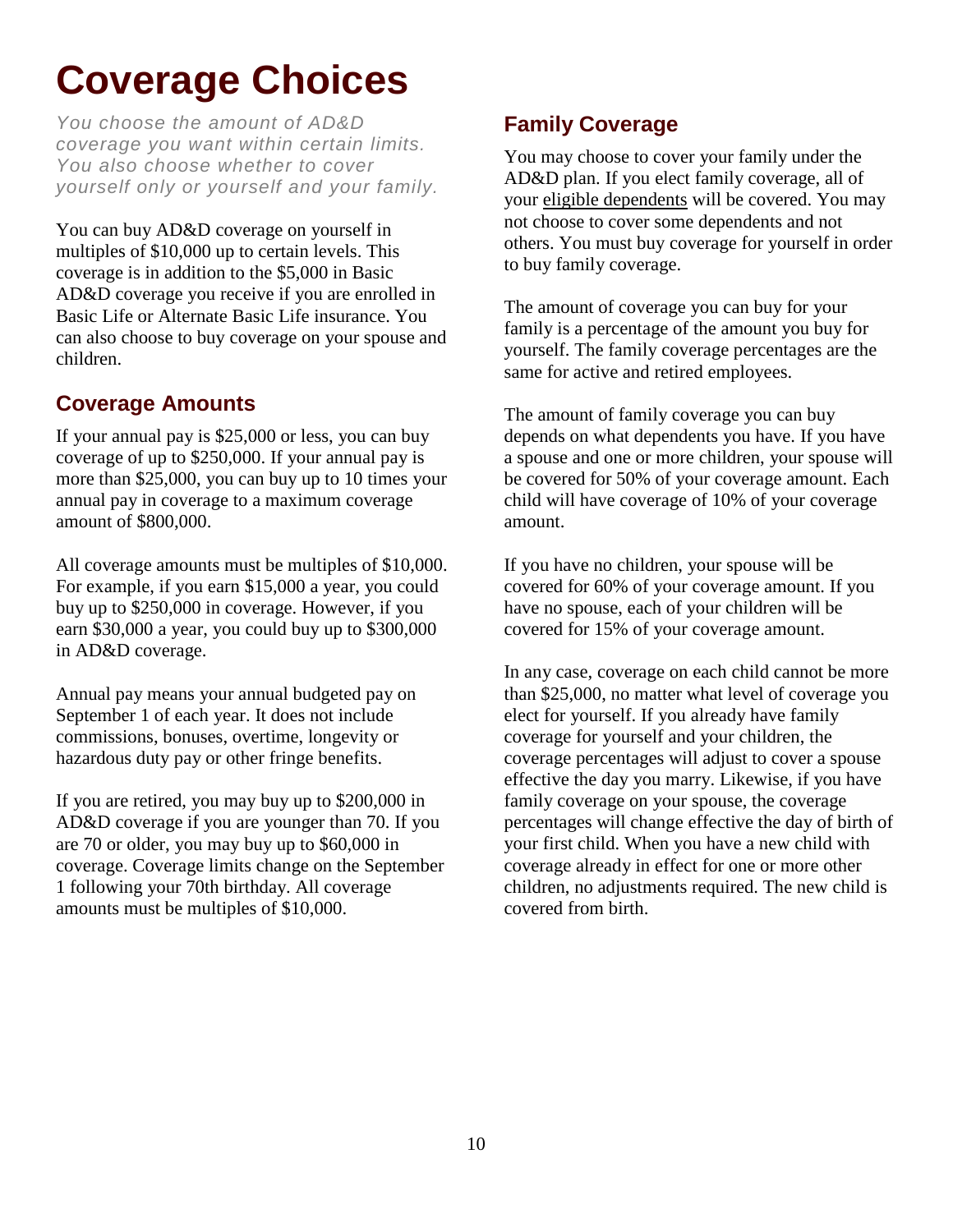## **Family Coverage Example**

<span id="page-10-1"></span><span id="page-10-0"></span>Example 1

Your coverage amount: \$150,000

Family coverage amounts:

- If you have a spouse and children: \$75,000 on your spouse and \$15,000 on each child
- If you have a spouse but no children: \$90,000 on your spouse
- If you have children but no spouse: \$22,500 on each child

<span id="page-10-2"></span>Example 2 Your coverage amount: \$300,000

Family coverage amounts:

- If you have a spouse and children: \$150,000 on your spouse and \$25,000\* on each child
- If you have a spouse but no children: \$180,000 on your spouse
- If you have children but no spouse: \$25,000\* on each child

\*Each child's coverage is limited to \$25,000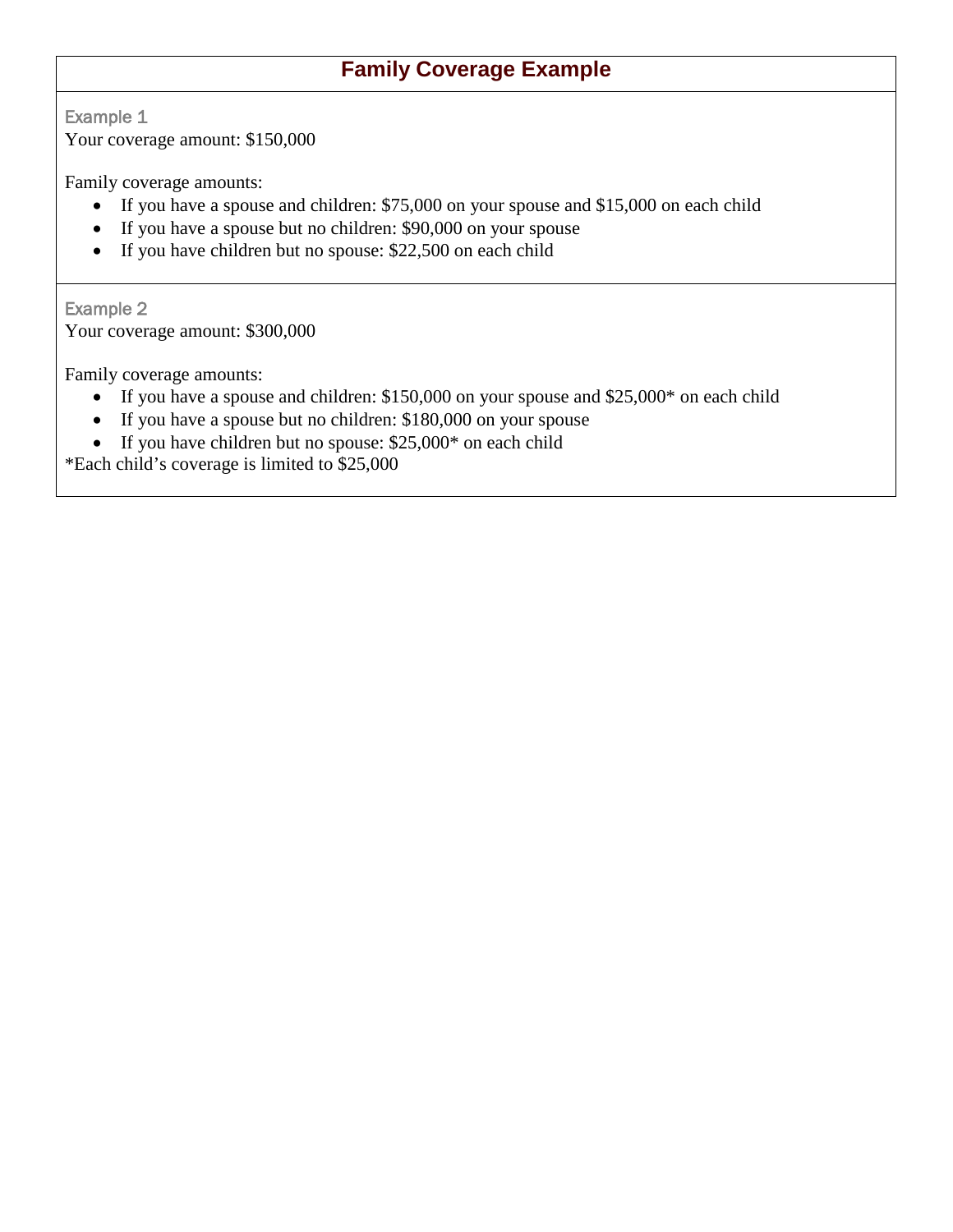# <span id="page-11-0"></span>**When Benefits are Paid**

The plan pays benefits if you have certain losses due to an accident. Your beneficiary receives a benefit if you die as a result of an accident.

The AD&D plan pays benefits for death or dismemberment that results from an accident that occurs while you or a family member is covered by the plan. It does not pay benefits when a loss or death occurs due to an illness.

The coverage amount you choose when you enroll in the plan determines the amount you or your beneficiary will receive. For some losses, the full coverage amount is payable; for others, a portion of the coverage amount is payable. The chart below shows the types of losses covered by the plan and the percentage of your coverage amount that is payable for each type of loss.

<span id="page-11-1"></span>

| <b>AD&amp;D Benefits</b>                |                                                      |  |  |
|-----------------------------------------|------------------------------------------------------|--|--|
| For Loss Of:                            | Your Benefit is the Following Percentage of the Full |  |  |
|                                         | Coverage Amount*:                                    |  |  |
| Life                                    | 100%                                                 |  |  |
| Both hands or both feet                 | 100%                                                 |  |  |
| One hand and one foot                   | 100%                                                 |  |  |
| Entire sight of both eyes               | 100%                                                 |  |  |
| Speech and hearing in both ears         | 100%                                                 |  |  |
| One arm or one leg                      | 70%                                                  |  |  |
| One hand or one foot                    | 50%                                                  |  |  |
| Entire sight of one eye                 | 50%                                                  |  |  |
| Speech or hearing in one ear            | 50%                                                  |  |  |
| Thumb and index finger of the same hand | 50%                                                  |  |  |
| For Paralysis                           | Your Benefit is the Following Percentage of the Full |  |  |
|                                         | Coverage Amount:                                     |  |  |
| Quadriplegia                            | 100%                                                 |  |  |
| Paraplegia                              | 75%                                                  |  |  |
| Hemiplegia                              | 50%                                                  |  |  |
| Uniplegia                               | 25%                                                  |  |  |

\* The benefit percentage is doubled when a covered child is dismembered, but in no case will the benefit be more than the child's coverage amount. For example, you would receive 100% of the coverage amount if your covered child lost a hand, but 50% of the coverage amount if you or your spouse lost a hand.

Loss of hands and feet means severance at or above the wrist or ankle joints. Loss of sight means entire and irrecoverable loss of sight. Loss of arm or leg means severance at or above the elbow or knee. Loss of speech means entire and irrecoverable loss of speech. Loss of hearing means entire and irrecoverable loss of hearing in both ears. Loss of thumb and index finger means severance at or above the joint closest to the hand.

Uniplegia means total paralysis of one limb. Hemiplegia means total paralysis of both limbs on one side of the body. Paraplegia means total paralysis of both lower limbs.

Quadriplegia means total paralysis of all four limbs. Paralysis means loss of use, without severance of the limb. A doctor must certify that the paralysis is complete and irreversible.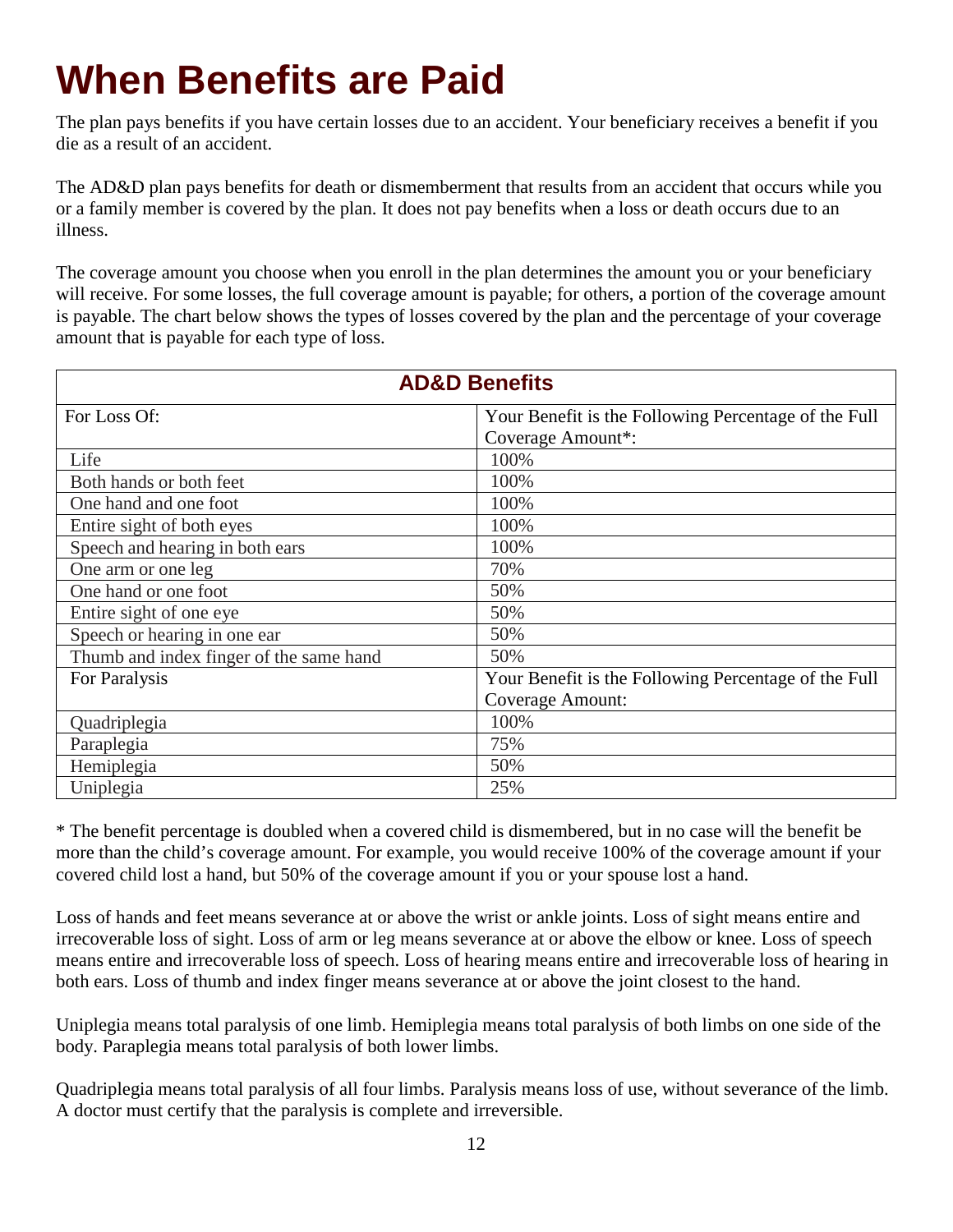The most that you or a family member can receive from the plan for injuries from a single accident is the coverage amount, no matter how many losses occurred.

For example, if you lose both hands, both feet and sight of both eyes in an accident, you will receive 100% – not 300% – of your coverage amount. If you receive benefits for loss of a hand and later die as a result of the same accident, your beneficiary will receive 50% – rather than 100% – of your coverage amount because you already received 50% of the benefit. If you lose the thumb and index finger of a hand and lose that same entire hand as a result of the same accident, the plan will pay only for the loss of the hand.

If a child loses a hand in an accident, you will receive 100% of the child's coverage amount because the child's dismemberment benefit is doubled. If the child loses both hands, you still will receive 100% – not 200% – because you cannot receive more than the coverage amount.

If you or a family member dies after receiving paralysis benefits and as a result of the same accident, the difference between the paralysis benefit and the coverage amount will be paid to the beneficiary. For example if you receive 50% of your coverage amount due to hemiplegia and later die, your beneficiary will receive the other 50% of your coverage amount as a death benefit.

Benefits will be paid only for losses that occur within 365 days after the accident that caused the loss.

#### <span id="page-12-0"></span>**Seat Belt Benefit**

Your benefit will be increased if you or a covered family member dies as a result of a traffic accident and you or the covered family member was wearing a properly fastened seat belt.

To be eligible for the seat belt benefit, you or the covered person must have been driving or riding in a non-commercial vehicle, and the driver (whether or not a covered person) must be licensed and not intoxicated, driving while impaired or under the influence of any alcohol or drug.

If use of a seat belt cannot be verified because the accident report or other certification is not available, the air bag benefit will be limited to \$1,000.

If you qualify for the seat belt benefit, you will receive an additional benefit of 5% of the coverage amount, up to a maximum additional benefit of \$25,000. Your spouse's or children's benefits will be increased by a percentage based on their coverage amount (or \$25,000, if less). If your spouse passes away and qualifies for the benefit, your beneficiary would receive an additional \$25,000.

## <span id="page-12-1"></span>**Air Bag Benefit**

You or your beneficiary will receive an additional benefit equal to 5% of the coverage amount, up to a maximum additional benefit of \$25,000.

If use of a seat belt and proper inflation of the air bag cannot be verified because the accident report or other certification is not available, the air bag benefit will be limited to \$1,000.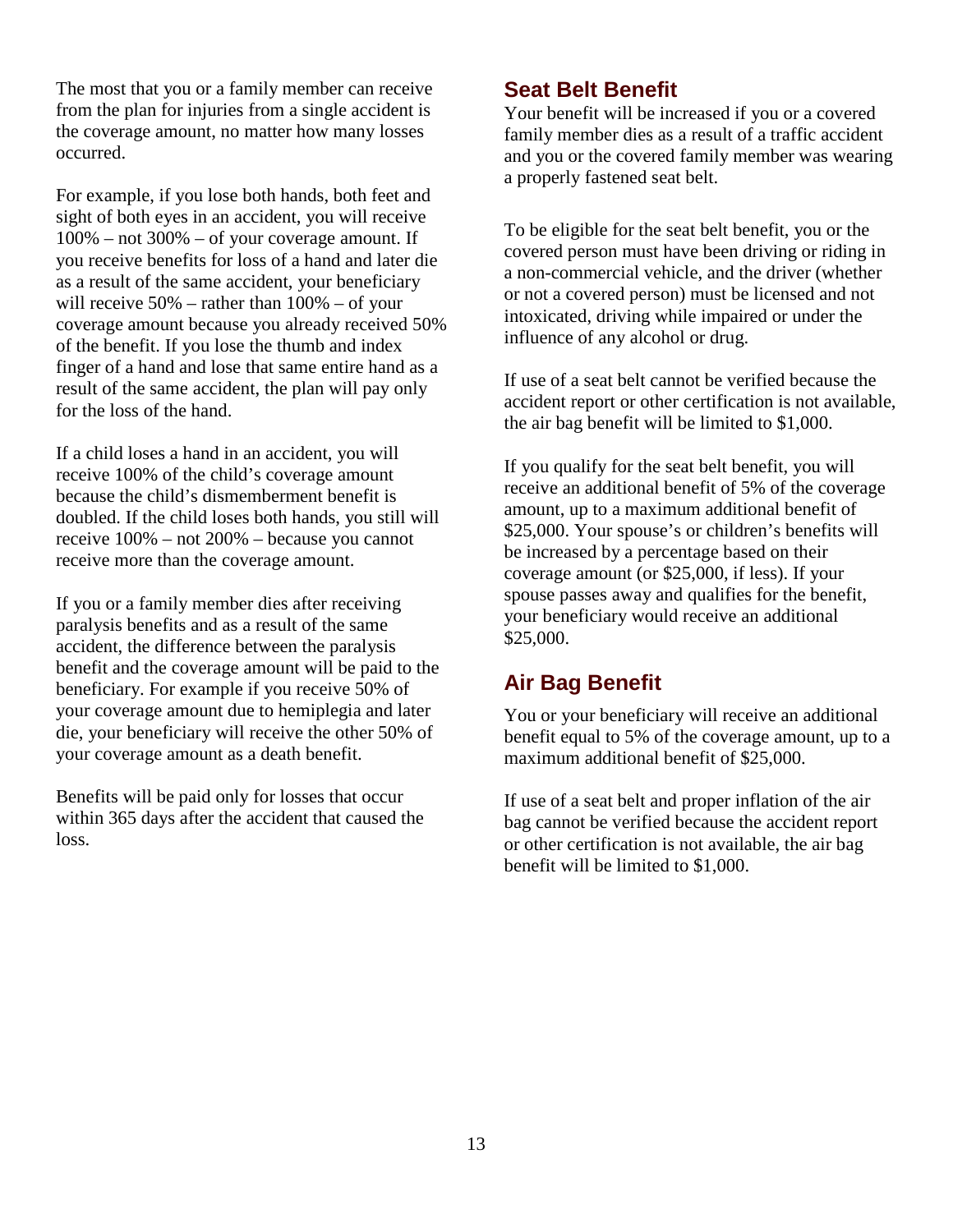## **Seat Belt and Air Bag Benefit Example**

<span id="page-13-0"></span>A participant has coverage of \$100,000 on himself and covers his family. The spouse and child have a traffic accident and qualify for the seat belt and air bag benefits. The spouse and child were both wearing seat belts, and the spouse was sitting in a seat protected by an air bag. Both the spouse and child were killed.

| <b>Spouse Benefit</b>                                                    |                            |
|--------------------------------------------------------------------------|----------------------------|
| Spouse's coverage amount:                                                | \$50,000 (50% of           |
|                                                                          | your coverage              |
|                                                                          | amount)                    |
| Loss of life (100% of spouse's coverage amount)                          | \$50,000                   |
|                                                                          |                            |
| Seat belt benefit (50% of spouse's coverage                              | \$25,000                   |
| amount with \$25,000 maximum for seat belt)                              |                            |
| Additional 5% for air bags                                               | \$2,500                    |
| Total AD&D benefit payable                                               | \$77,500                   |
| <b>Child Benefit</b>                                                     |                            |
| Child's Coverage Amount                                                  | $$10,000(10\% \text{ of }$ |
|                                                                          | your coverage              |
|                                                                          | amount)                    |
| Loss of Life (100% of child's coverage amount)                           | \$10,000                   |
| Seat Belt Benefit (10% of child's coverage amount with \$25,000 maximum) | \$1,000                    |
| <b>Total AD&amp;D Benefit Payable</b>                                    | \$11,000                   |

#### <span id="page-13-1"></span>**Loss Due to Exposure and Disappearance**

Exposure to the elements is considered an accidental loss. If you or a covered dependent has a loss due to accidental exposure to the elements, you will receive benefits from the AD&D plan if the loss is a death or dismemberment normally covered by the plan. Covered accidents include forced landing, stranding, sinking or wrecking of a conveyance in which the insured was an occupant at the time of the accident. Loss due to exposure is confirmed as loss of life if the insured's body has not been found within one year after a covered accident involving the disappearance of a conveyance in which the insured was an occupant. At that time, AD&D death benefits will be paid to the beneficiary.

## <span id="page-13-2"></span>**Rehabilitation**

The rehabilitation benefit will pay up to 20% of the cost of rehabilitative training to help you or a covered dependent return to work or school after an accidental injury for which you received benefits under this plan. The plan will pay a minimum of \$1,000 and a maximum of \$10,000.

The training must be necessary to allow you or a covered dependent to return to work or school or to become independent and mobile, and prepares you or your covered dependent for an occupation for which you were not previously trained. You or your dependent must receive the training within two years of the accident that caused the injury.

Under this provision, the plan may pay part of the cost for training you or a dependent to use prosthetic devices or sign language. The plan may also pay part of the cost for you or a dependent to take driver's training under the direction of a licensed rehabilitation center. The cost of installing a hand brake and/or accelerator in your car may also be covered. The plan will not pay room and board, ordinary living expenses, for travel or clothing, for purchase of a motor vehicle, prosthetic device or wheelchair, or for home modifications.

## <span id="page-13-3"></span>**Education Benefit**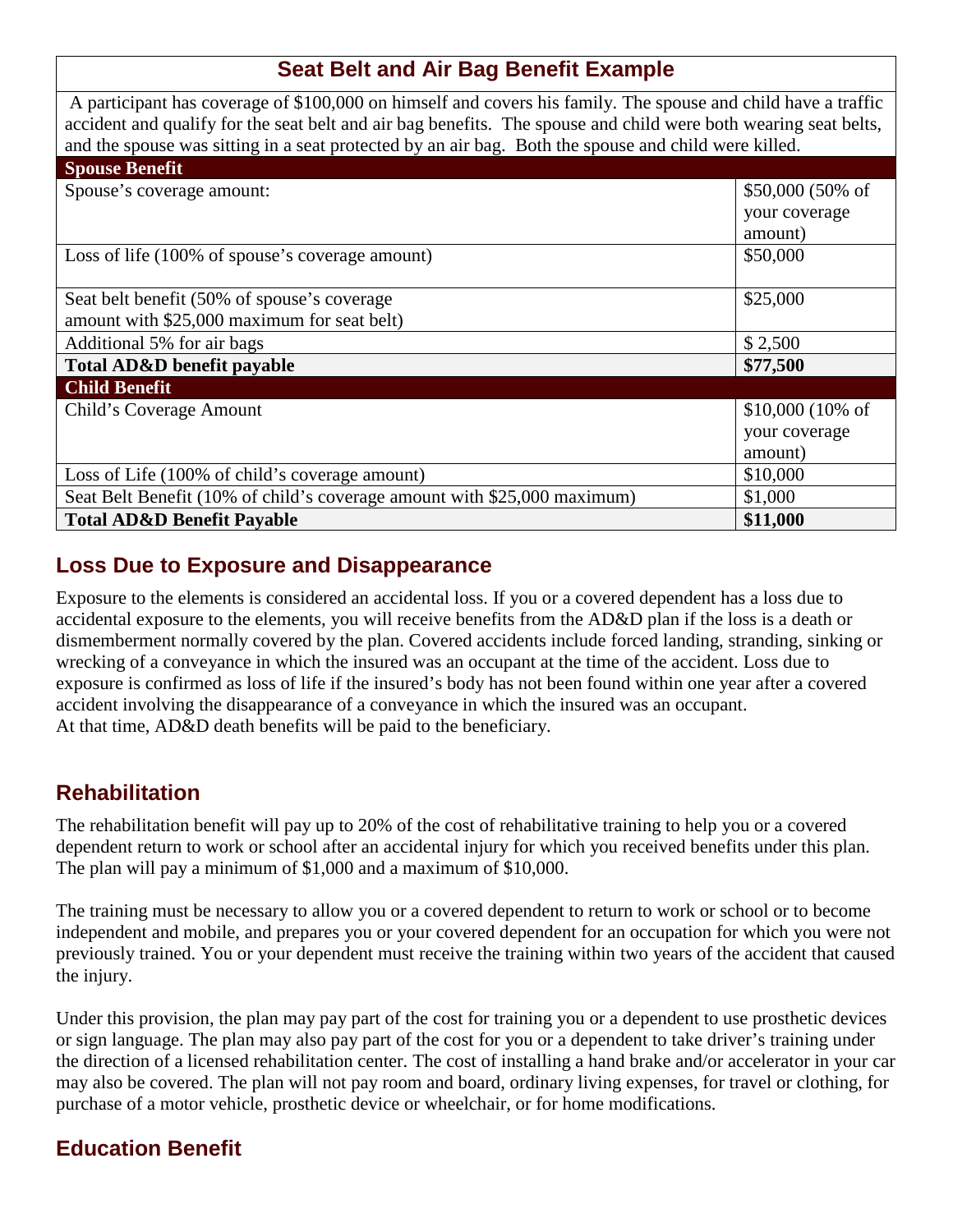The AD&D plan will pay an education benefit to your spouse and eligible children if you die due to an accident while enrolled in family coverage.

The plan will pay 5% of your coverage amount or \$5,000, whichever is less, each year for up to four years to each eligible child. Eligible children are those who are enrolled as full-time students in any institution of higher education or trade school on the date of your death or those who are in the 12th grade on the date of your death and enroll full-time in an institution of higher education or trade school within one year of your death.

The plan will pay a one-time benefit of \$1,000 for each child who is not eligible for the benefit described in the preceding paragraph but is enrolled as a full-time student in kindergarten through 12th grade within 12 months of your death.

Your spouse can receive actual tuition incurred up to \$5,000 per year if he or she enrolls in any institution of higher education or trade school within one year of your death to obtain a source of support. Your spouse may receive this benefit for any eligible tuition expenses incurred within 30 months of your death.

## <span id="page-14-0"></span>**Criminal Act of Violence Benefit**

The AD&D plan will pay an additional benefit to your beneficiary if you die as the result of a criminal act of violence while on A&M System premises or on A&M System business. The additional benefit will be \$25,000 or 10% of your coverage amount, whichever is less. A covered criminal act of violence means:

- actual or attempted robbery or holdup,
- kidnapping during an attempted holdup, or
- felonious assault by persons other than System employees or members of your family or household.

## <span id="page-14-1"></span>**Coma Benefit**

The AD&D plan will pay a coma benefit if you or a covered family member becomes comatose within 31 days of a covered accident and remains comatose for more than 31 days. This benefit will be paid monthly for up to 11 months and will equal 1% of your (or the covered family member's) coverage amount.

If you or the family member dies or remains comatose after 11 months, the balance of the coverage amount will be paid to the beneficiary.

## <span id="page-14-2"></span>**Child Care Center Benefit**

If you have family coverage, the AD&D plan will pay an additional benefit if you die as a result of a covered accident and have a surviving dependent child younger than 13 who is enrolled in a licensed day care center within 365 days of the accident. The child care center benefit will pay your beneficiary 3% of your coverage amount or \$5,000, whichever is less, each year for five years. If you have a dependent child who does not qualify for this benefit, the plan will pay your beneficiary an additional one-time benefit of \$1,500.

## <span id="page-14-3"></span>**COBRA Benefit**

If you have family coverage, the AD&D plan will pay an additional benefit if you die as a result of a covered accident and your surviving spouse and dependent children are covered under an A&M System medical plan at the time of your death. This benefit will pay 3% of your coverage amount or \$4,500, whichever is less, each year for up to three years, to each covered family member who elects to continue medical coverage under COBRA.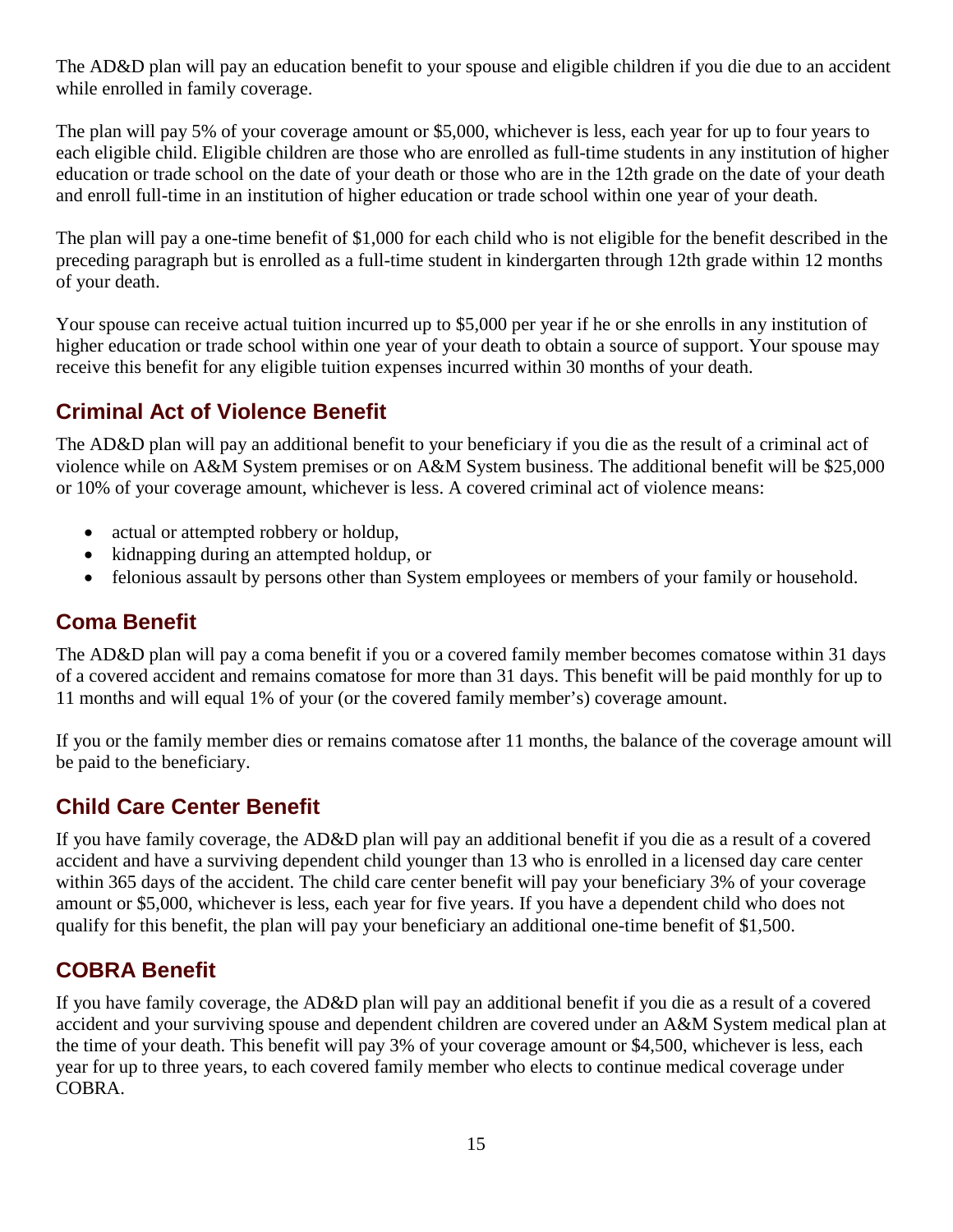If no person qualifies for this benefit or the covered dependents do not elect to continue coverage under COBRA, a minimum of \$500 will be paid.

### <span id="page-15-0"></span>**Common Disaster Benefit**

The AD&D plan will increase your covered spouse's benefit to equal your coverage amount or \$150,000, whichever is less, if you both die as a result of a covered injury received in the same accident within 90-days of the accident. Your beneficiary will receive this increased benefit.

### <span id="page-15-1"></span>**Beneficiary Resource Services**

The AD&D plan provides grief, financial and legal counseling for you or your beneficiary in the event of a death covered by the plan. This includes access to a 24-hour, 365-days-a-year 800 number that is answered by a counselor who will assess the caller's needs and coordinate referrals with trained professionals. The service includes five face-to-face working sessions with a grief counselor, financial planner and/or legal advisor. Benefits are available for up to one year from the date of the initial contact.

## <span id="page-15-2"></span>**When Benefits are Not Paid**

Benefits will not be paid if a loss directly or indirectly results in any way from or is contributed to by:

- suicide or attempted suicide, whether sane or insane;
- intentionally self-inflicted injury;
- alcohol, drugs, poisons, gases or alcohol, drugs, poisons, gases or fumes, voluntarily taken, administered, absorbed, inhaled, ingested or injected;
- bacterial infection, other than infection occurring simultaneously with, and as a result of, the accidental injury;
- travel in or flight in or on any vehicle used for aerial navigation including getting in, out, on, or off such vehicle, if the insured is:
	- o riding as a passenger in any air- craft not intended or licensed for the transportation of passengers;
	- o acting as a pilot or crew member of any aircraft, unless the employee is a System pilot operating a System-owned or System-leased aircraft or the employee is required by his/her System job to pilot, serve as a crew member on, or be a passenger on such an aircraft and the accident occurs while the employee is performing his/her job;
	- o riding as a passenger in a non-chartered aircraft which is owned, leased, operated, or controlled by the eligible employee's employer;
	- o a student taking a flying lesson, unless riding as a passenger;
	- o hang gliding;
	- o parachuting; except when the insured has to make a parachute jump for self-preservation;
- any attempt at self-inflicted injury, whether sane or insane;
- the insured's participation in or attempt to commit a crime, assault, felony;
- bodily or mental infirmity, illness or disease;
- medical or surgical treatment including diagnostic procedures;
- war or any act of war, whether declared or undeclared;
- riot or civil insurrection; or
- service in the military of any nation.

The above limitations do not apply to the [beneficiary resource services.](#page-15-1)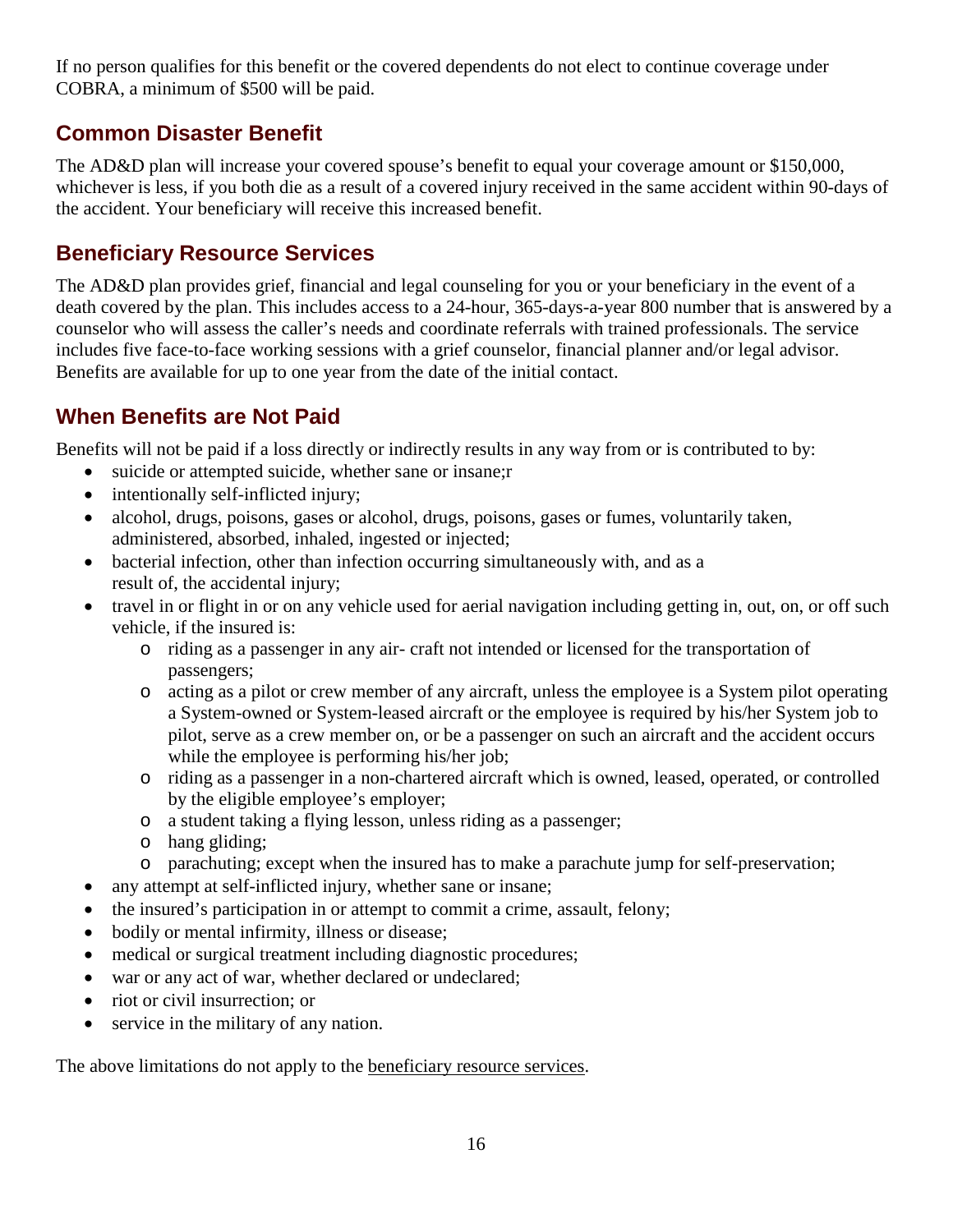# <span id="page-16-0"></span>**Filing a Claim**

You or your beneficiary must file a claim for AD&D benefits.

If you need to file a claim for benefits, contact your Human Resources (HR) office within 20 days or as soon as reasonably possible after the accident. That office will provide the forms you need to apply for AD&D benefits.

Claims must be filed with The Hartford within 91 days after the accident. Your A&M System Human Resources Office completes the Employer Statement and the beneficiary completes the Beneficiary Statement.

The System Benefits Office will submit the claim forms along with a copy of the Beneficiary Designation Form, Death Certificate, and enrollment documentation for current year plus two previous years

The Hartford has the right to have you or a covered family member examined by a doctor of its choice as often as necessary while a claim for dismemberment is pending. The Hartford can also require an autopsy if death benefits are claimed. The Hartford will pay the cost of any examination or autopsy it requires.

## <span id="page-16-1"></span>**How to Appeal a Claim**

Disagreements about benefits are rare, but should you and The Hartford disagree about your eligibility for or the amount of your benefit, you may follow a review process.

You are entitled to receive, upon request and free of charge, reasonable access to, and copies of, all documents, records and other information relevant to your claim. If you do not agree with the denial, in whole or in part, and you wish to appeal the

decision, you or your authorized representative must write to The Hartford within sixty (60) days of receipt of the notice denying the claim.

Please include your printed or typed full name, Policyholder, and at least the last four digits of the insured's Social Security Number with your appeal letter (i.e.xxx-xx-1234). Along with your appeal letter, you may submit written comments, documents, records and other information related to your claim. Upon completion of that review The Hartford will advise you of their further determination.

Please send your appeal letter to:

Claim Appeal Unit Hartford Life Insurance Company PO Box 14087 Lexington, KY 40512-4087

## <span id="page-16-2"></span>**Claim Payments**

All benefits for your dismemberment or the death or dismemberment of a covered family member will be paid to you. Should you die as a result of a covered accident, your benefits will be paid to your [named beneficiary.](#page-5-1)

If you have not named a beneficiary or all beneficiaries died before or at the same time as you, payment will be made according to the statutory order of other related survivors or if there are none, will pay to your estate.

Any benefits payable to a minor will be paid to the legally appointed guardian or to another adult who has assumed the custody and principal support of the minor.

Benefits are normally paid directly to the beneficiary in a lump sum via a check or direct deposit into the beneficiary's checking or savings account.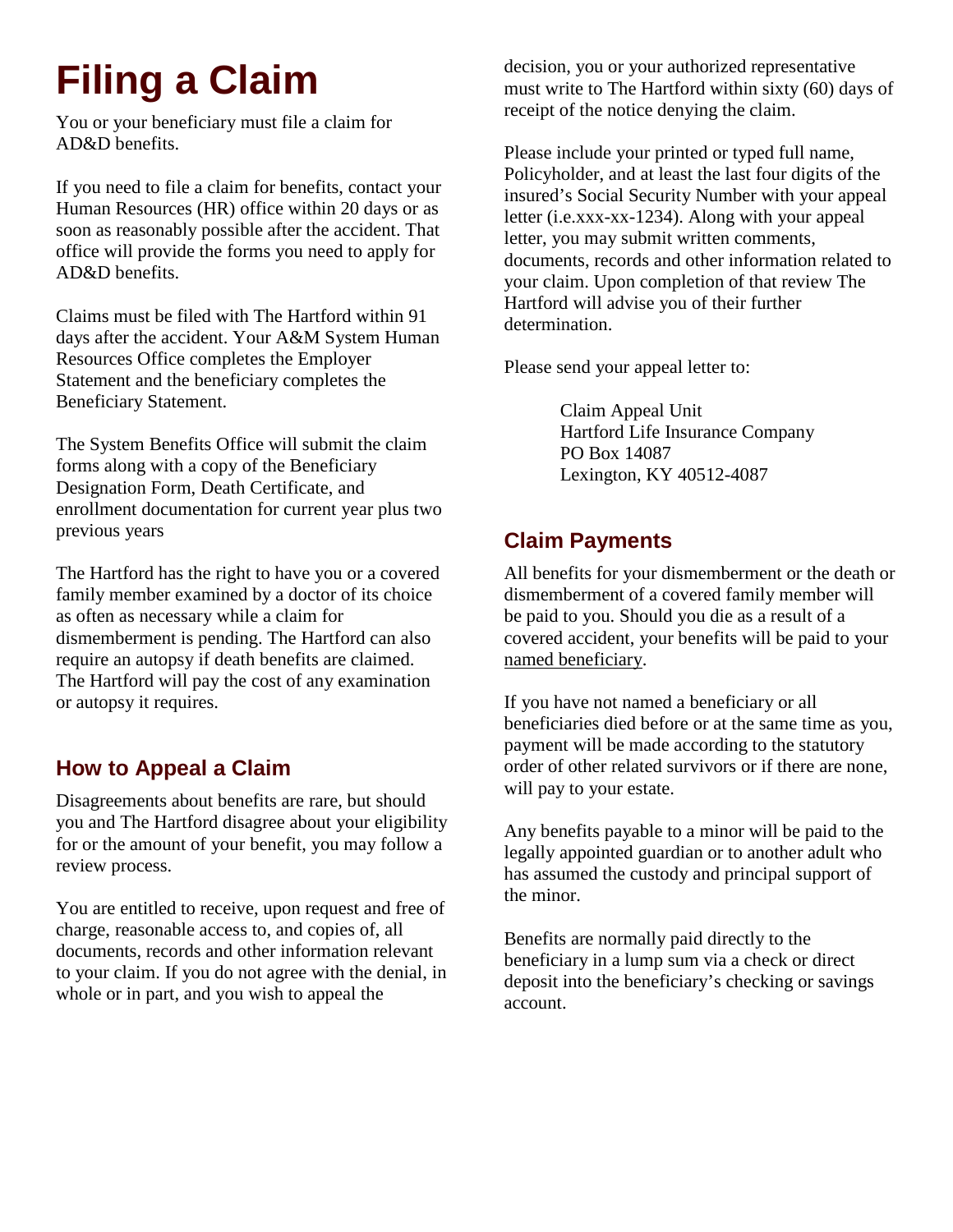# <span id="page-17-0"></span>**When Coverage Ends**

As long as the plan remains in effect, you may be continue to be covered by the plan if you meet the eligibility requirements. Your coverage will generally end on the earliest of the following dates:

- the day the policy is cancelled;
- the end of the last month for which you paid the required premium;
- the last day of the plan year if you drop coverage during Open Enrollment;
- the last day of the month after you ask that your coverage be dropped;
- the last day of the month in which your employment ends or you become ineligible for coverage; or
- the day the A&M System stops participating in the plan.

Coverage for your family members ends on the earliest of the following dates:

- the date your coverage ends;
- the end of the last month for which you paid the required family premium;
- the last day of the plan year if you drop all coverage or family coverage during Open Enrollment;
- the last day of the month after you ask that your family coverage be dropped;
- the last day of the month in which the dependent stops meeting the definition of an eligible dependent; or
- the day the A&M System stops offering

family AD&D coverage.

### <span id="page-17-1"></span>**Extension of Benefits**

If you have a covered loss resulting from an accident that occurs within 31 days after your coverage ends, that loss will be covered. The plan will pay the benefit based on your coverage amount or \$100,000, whichever is less.

During this 31 days, your spouse will be covered for 50% of your coverage amount and each covered child will be covered for 5% of your coverage amount. This means the maximum benefit payable for a spouse is \$50,000 and for a child is \$5,000. If you die as a result of a covered accident while you have family coverage, coverage for your dependents will continue at no cost for 12 months from the date of your death.

## <span id="page-17-2"></span>**Portability**

When your AD&D coverage ends, you may port your coverage if you are younger than 70. However, portability is not available if your coverage ended because you did not pay the premium or because the policy or coverage for your class of employees was cancelled.

You may also port the coverage of your covered family members if you port your own coverage. However, a child whose coverage ends at age 26 is not eligible for portability.

You or a covered family member must apply for portability of coverage within 31 days of the date your coverage under the policy ends.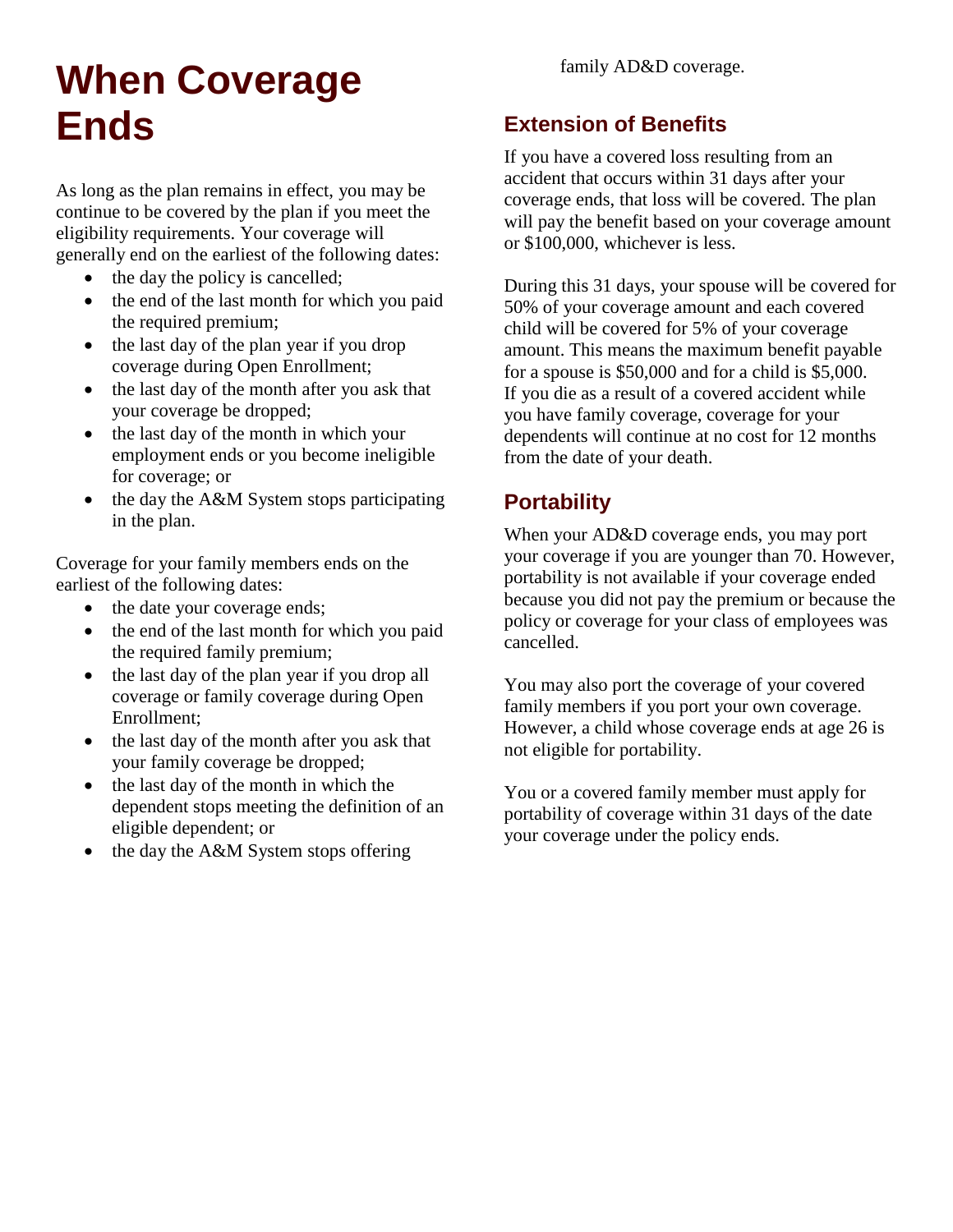# <span id="page-18-0"></span>**Administrative Information**

### <span id="page-18-1"></span>**Plan Name**

The official name of this plan is The Texas A&M University System Accidental Death and Dismemberment Program.

## <span id="page-18-2"></span>**Plan Sponsor**

The Texas A&M University System c/o Director of Benefits Administration Moore/Connally Building 301 Tarrow Dr., 5th Floor College Station, TX 77840 1 (979) 458-6330

## <span id="page-18-3"></span>**Plan Administrator**

The plan administrator is Benefits Administration at The Texas A&M University System. Contact at the address shown for the Plan Sponsor.

# <span id="page-18-4"></span>**Type of Plan**

The AD&D plan is a group welfare plan providing life and dismemberment benefits. It is an insured plan funded through employee and, in some cases, employer contributions.

### <span id="page-18-5"></span>**Insurance Carrier and Claims Administrator**

AD&D plan benefits are insured through a policy with The Hartford. Claims are also administered by The Hartford.

The AD&D policy and Pre-tax Premium legal documents govern all plan benefits. You may examine a copy of these documents or obtain a copy for a copying fee by contacting the Plan Sponsor.

## <span id="page-18-6"></span>**Questions and Complaints**

If you have a question or a complaint, call or write to The Hartford. If your problem is not resolved, write to:

Texas Department of Insurance P.O. Box 149104 Austin, TX 78714-9104 FAX: 1 (512) 475-1771

#### <span id="page-18-7"></span>**Policy Number**

ADD-509128

## <span id="page-18-8"></span>**Plan Year**

Plan records are kept on a plan-year basis. The plan year begins each September 1 and runs through the next August 31.